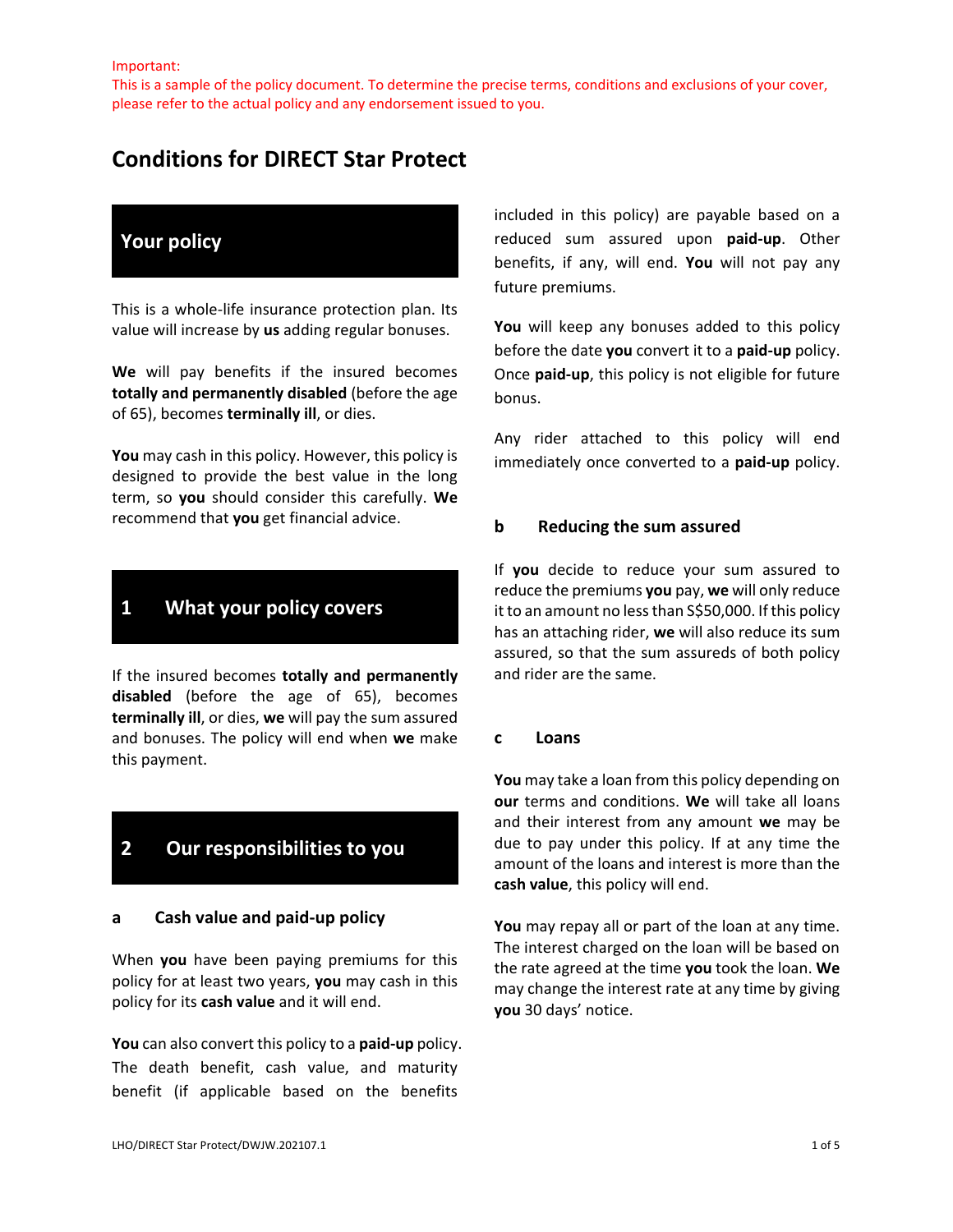### **d Bonuses**

**You** have bought a participating policy from **us**  and it forms part of the Life Participating Fund. This policy will share in the profits and losses from this fund as **we** add bonuses. There are two types of bonuses.

- **We** add an 'annual' or 'reversionary' bonus to this policy each year. Once **we** have added an annual bonus, **we** cannot remove it.
- The 'terminal' or 'special' bonus is an extra bonus which **we** pay at the time of making a claim or if **you** cash in this policy.

These bonuses are not guaranteed. They are recommended by **our** appointed actuary and approved by **our** board of directors. This policy will become eligible for bonuses after two years from the **policy entry date.**

Under this policy, **you** cannot cash in any bonuses on their own.

# **3 Your responsibilities**

**You** will pay your first premium at the time **you**  apply for this policy. **You** will then pay future premiums when they are due. **You** will have 30 days as a period of grace to make these payments for this policy to continue. If **we** are due to pay any benefits during this period, **we** will take off any unpaid premiums from the benefits.

If **you** still have not paid the premium after the period of grace, **we** will pay the premiums on your behalf so the policy and its riders can continue. **We** will only do this if the policy has enough **cash value** to repay them. **We** treat this as a loan (called an automatic premium loan) and charge **you**  interest. If there is not enough **cash value**, this policy will end.

**We** will take these loans and interest from any amount **we** may be due to pay under this policy. If at any time the amount of the loans and interest is more than the **cash value**, this policy will end.

If this policy ends because there is not enough **cash value**, **you** can reinstate it within 36 months by paying the premiums **you** owe along with interest. This applies as long as **you** give **us**  satisfactory proof of the insured's good health and there is no change in the risks covered by this policy.

# **4 What you need to be aware of**

#### **a Suicide**

This policy is not valid if the insured commits suicide within one year from the **cover start date**.

**We** will refund the total premiums paid, without interest, less any amounts **we** have paid **you,** and any amount **you** owe **us**, from the **cover start date**.

## **b Total and permanent disability (TPD) benefit**

Under the definition of **TPD**, the insured must be unable to carry out any occupation. **We** do not pay if the insured is merely unable to perform the same job as before, or is unable to perform a job to which his or her training, education or experience is suited for.

**We** will not pay this benefit if your claim arises from:

- deliberate acts such as self-inflicted injuries, illnesses or attempted suicide;
- unlawful acts, provoked assault or deliberate exposure to danger; or
- the effects of alcohol, drugs or any dependence.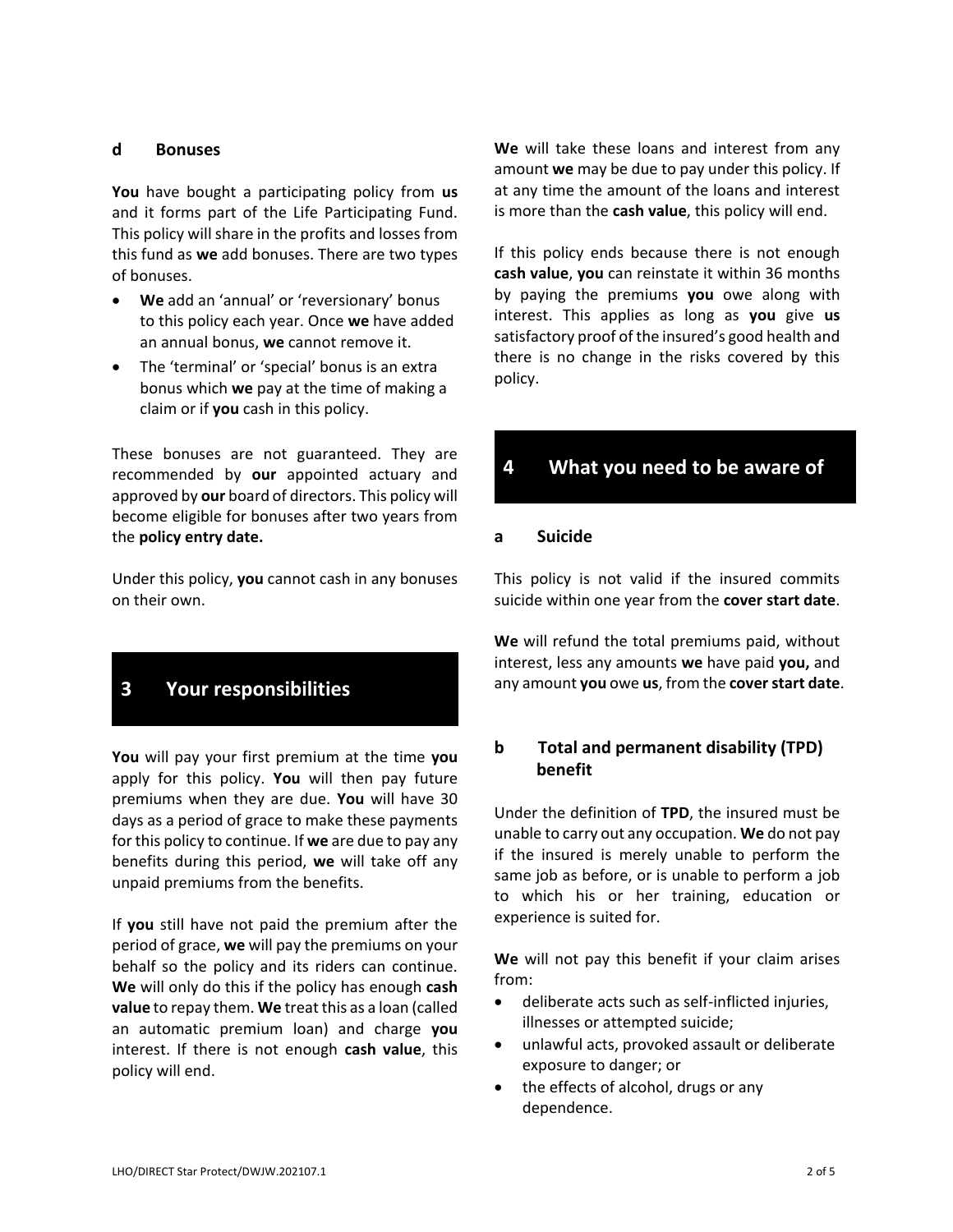**We** will also not pay this benefit unless the insured is certified by a **registered medical practitioner** to have been **totally and permanently disabled** for at least six months in a row.

If the insured is also covered for **TPD** under any policies which have been issued in the past (whether issued by **us** or by any other insurer), the total **TPD** benefit due under all these policies cannot be more than S\$6.5 million (not including bonuses). In this case **we** will first take into account the amounts due under the earlier policies, and then pay out only an amount to bring the total payments to S\$6.5 million (not including bonuses). The cover for death or **terminal illness** will be reduced by the **TPD** payment, and this remaining cover will continue as long as **you** pay premiums on it. **We** will work out the remaining cover as well as the reduced premium **you** will need to pay for this remaining cover.

### **c Terminal illness (TI) benefit**

**We** will not pay this benefit if your claim arises from:

- deliberate acts such as self-inflicted injuries, illnesses or attempted suicide;
- unlawful acts, provoked assault, or deliberate exposure to danger; or
- the effects of alcohol, drugs or any dependence.

## **d Effects of an accelerated payment**

Whenever **we** make an **accelerated payment** on a rider that is attached to this policy, **we** will reduce the sum assured of this policy by the same amount that **we** pay under the rider. When **we** reduce the sum assured of this policy, **we** will also reduce its bonuses proportionately. **We** will work out any future premiums, claims, or **cash value** based on the reduced sum assured and the reduced bonuses, if the sum assured does not reach zero.

The policy will end when the sum assured reaches zero.

#### **e Making a claim**

To make a claim for death benefit, **we** must be told within six months after the insured's death.

If this policy provides for **accidental** death or **accidental TPD** benefit, **we** must be told within thirty days after the insured's death or **TPD**. If **you** tell **us** after the thirty days, **we** will not pay the claim for **accidental** death or **accidental TPD** benefit.

To make a claim for other benefits, **we** must be told within six months after the diagnosis or the event giving rise to the claim. If **you** tell **us** after the six months, **we** will not pay the claim for the other benefits.

When **we** pay a claim, **we** will not refund any premiums that have been paid.

## **f Refusing to pay a claim**

After **you** have been continuously covered for one year from the **cover start date**, **we** will pay your claim unless:

- it is a case of fraud;
- **you** fail to pay a premium;
- the insured has a **material pre-existing condition** which **you** did not tell **us** about when **you** applied for this policy; or
- the claim is excluded or not covered under the terms of the policy.

## **g Transferring the legal right of the policy**

**You** cannot assign (transfer) this policy unless **you** tell **us** in writing and **we** agree to the assignment.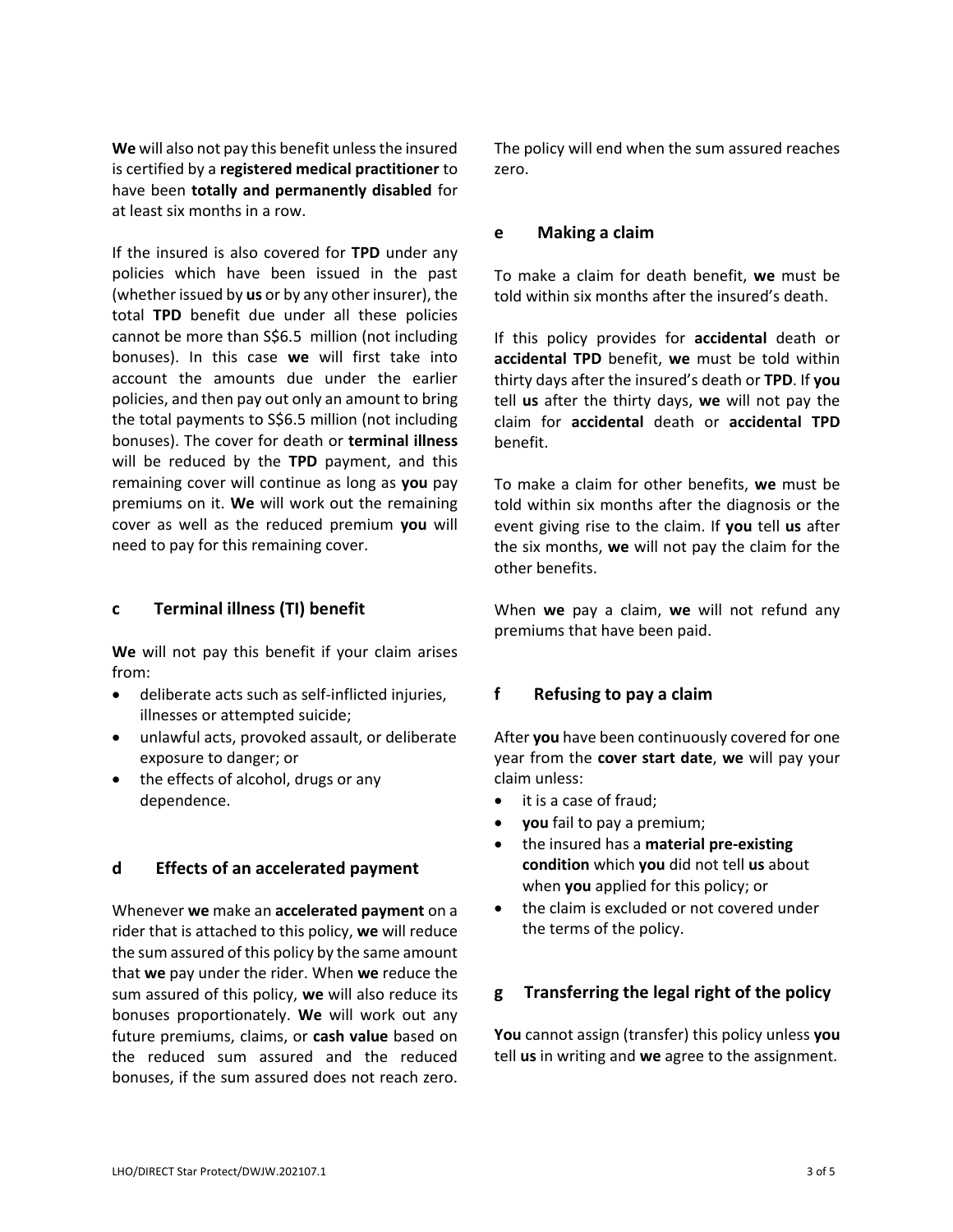## **h Excluding third-party rights**

Anyone not directly involved in this policy cannot enforce it under the Contracts (Rights of Third Parties) Act (Chapter 53B).

# **5 Definitions**

**Accelerated payment** means any payment made by **us** under any rider, where such payment reduces the sum assured and any bonuses of the policy which the rider is attached to.

**Accident** and **accidental** mean an unexpected incident that results in an injury or death. The injury or death must be caused entirely by being hit by an external object that produces a bruise or wound, except for injury or death caused specifically by drowning, food poisoning, choking on food, or suffocation by smoke, fumes or gas.

**Cash value** means the amount available when **you** cancel a policy that has a savings feature before **we** pay a benefit under it (for example, for death), or it becomes due for payment (maturity), for example, an endowment policy. **We** work out the amount of the **cash value**.

**Cover start date** means the date:

- **we** issue the policy;
- **we** issue an endorsement to include or increase a benefit; or
- **we** reinstate the policy; whichever is latest.

**Material pre-existing condition** means any condition that existed before the **cover start date** which would have reasonably affected **our** decision to accept your application and for which:

• the insured had symptoms that would have caused any sensible person to get medical treatment, advice or care;

- treatment was recommended by or received from a medical practitioner; or
- the insured had medical tests or investigations.

**Paid-up** means not paying any future premium payments and reducing the sum assured after the policy has built up a **cash value**.

**Policy entry date** means the 'Policy entry date' shown in the policy schedule.

**Registered medical practitioner** means a doctor who is qualified in western medicine and is legally licensed in Singapore or has the qualifications recognised by the Singapore Medical Council.

**Terminal illness (TI)**, and **terminally ill** mean an illness which, in the opinion of the **registered medical practitioner** involved and a **registered medical practitioner we** have appointed, is highly likely to lead to death within 12 months. However, **we** will exclude **terminal illness** in the presence of human immunodeficiency virus (HIV).

**Total and permanent disability (TPD)**, and **totally and permanently disabled**, mean the complete and continuous inability of the life insured at that time and at all times thereafter to engage in any business or occupation or perform any work of any kind for remuneration or profit, or **total physical loss**.

**Total physical loss** means:

- the total and irrecoverable loss of sight of both eyes;
- the loss by complete severance or total and irrecoverable loss of use of both limbs at or above the wrist or ankle; or
- the total and irrecoverable loss of sight of one eye and the loss by complete severance or total and irrecoverable loss of use of one limb at or above the wrist or ankle.

**We**, **us**, **our** means NTUC Income Insurance Cooperative Limited.